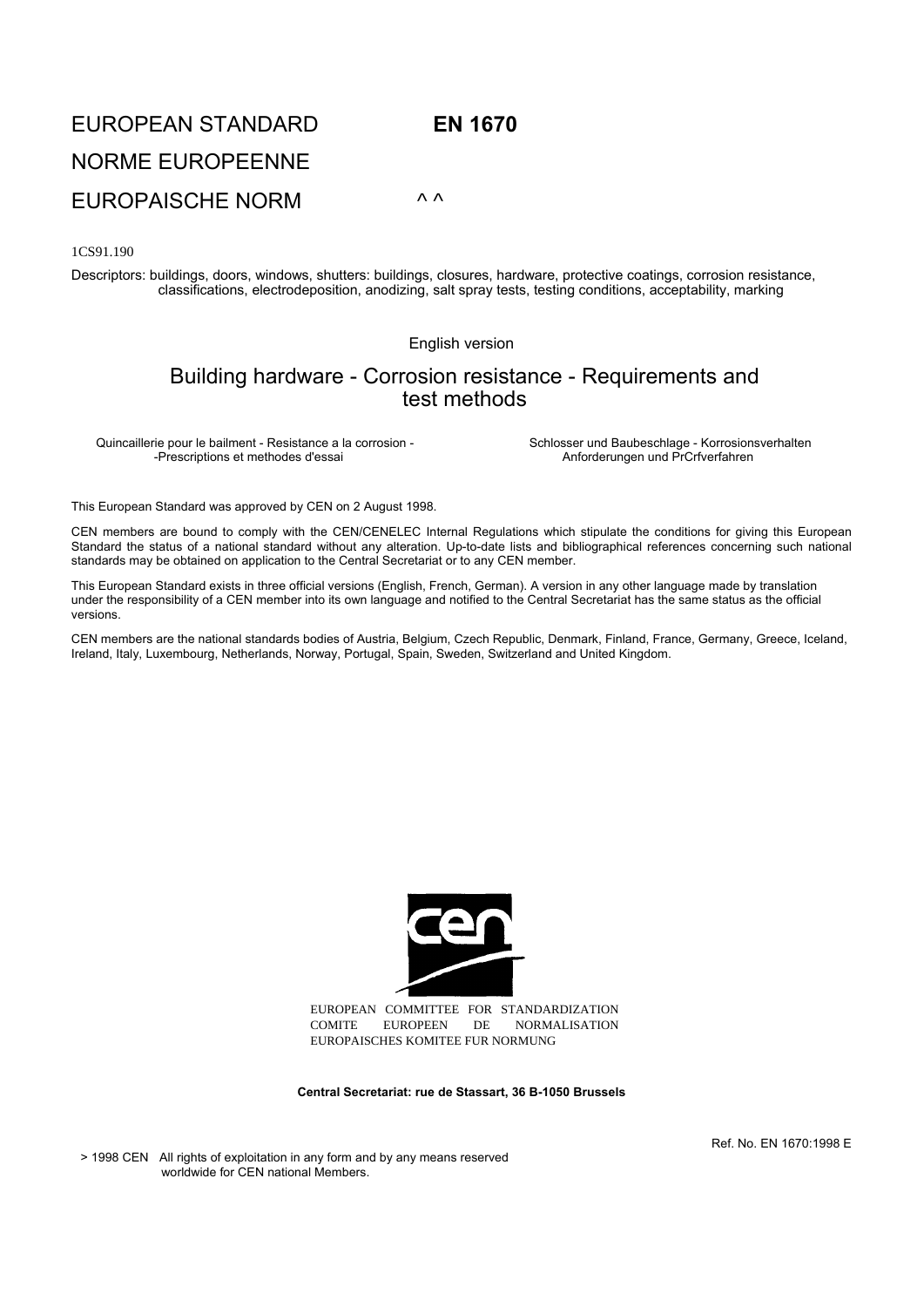# Page 2 EN<br>1670:1998

## **Contents**

### **Page Foreword**

| 3 Definitions——…——…—……———……——……——…———……—…——……… —……— .5                       |  |
|------------------------------------------------------------------------------|--|
| 4 Classification——……———………——……………—…———…………—…—————…5                          |  |
| 5 Requirements——……—…—……—………—………—………——…—…—……—……………5                           |  |
|                                                                              |  |
|                                                                              |  |
|                                                                              |  |
|                                                                              |  |
|                                                                              |  |
|                                                                              |  |
|                                                                              |  |
|                                                                              |  |
|                                                                              |  |
|                                                                              |  |
| 8                                                                            |  |
|                                                                              |  |
| Annex B (informative) Classification : Meaning and application to particular |  |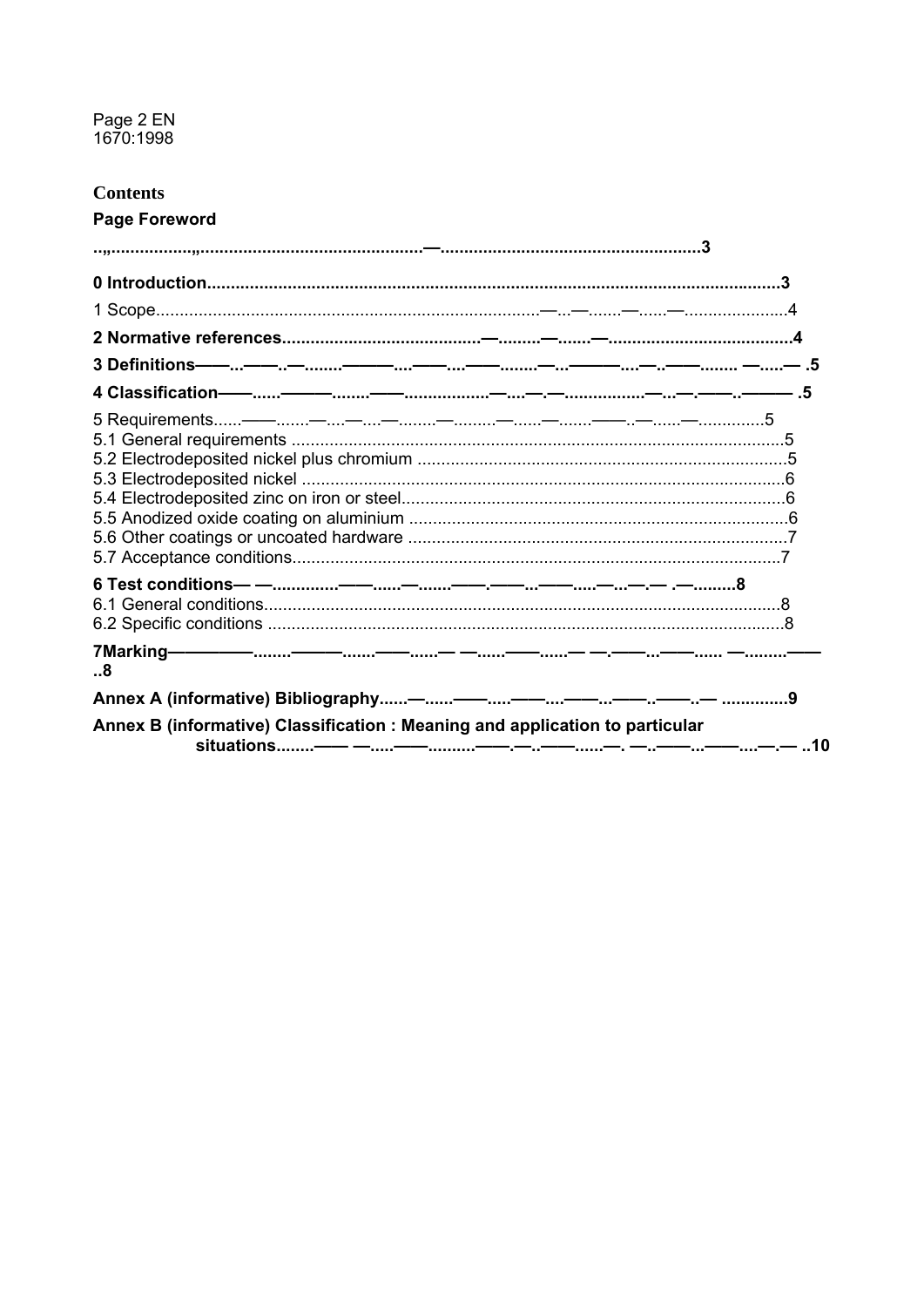#### **Foreword**

This European Standard has been prepared by Technical Committee CENЯC 33 " Doors, windows, shutters and building hardware", the secretariat of which is held by AFNOR.

This European Standard is part of a series of European Standards dedicated to building hardware products.

A full contribution to the preparation of this standard has been made by the European Manufacturer's Organisation "ARGE".

Informative annexes are cited in the content list.

Corrosion protection alone is not specified in any of the six essential requirements of the Construction Products Directive but is an implicit requirement for durability. This European Standard provides for the corrosion resistance of all building hardware, classified according to application.

This European Standard shall be given the status of a national standard, either by publication of an identical text or by endorsement, at the latest by February 1999, and conflicting national standards shall be withdrawn at the latest by February 1999.

According to the CEN/CENELEC Internal Regulations, the national standards organizations of the following countries are bound to implement this European Standard: Austria, Belgium, Czech Republic, Denmark, Finland, France, Germany, Greece, Iceland, Ireland, Italy, Luxembourg, Netherlands, Norway, Portugal, Spain, Sweden, Switzerland and the United Kingdom.

#### **0 Introduction**

CEN recently inaugurated CENЯC 262 "Corrosion protection of metallic materials", the first meeting being held in January 1991. The scope agreed for CENЯC 262 includes the establishment of standards for the evaluation of corrosion likelihood by means of performance tests and of the various systems used for corrosion protection. CEN/TC 33 recognises that developments by CEN/TC 262 may make it necessary to revise this European Standard in a few years' time, replacing it by a new one based solely on the performance testing of building hardware. Although the accelerated corrosion tests currently available are only partly successful in this respect, several members of CEN/TC 33 have expressed their support in principle for such an approach.

One member of the CEN/TC 33/WG 4/TG 2, predominantly exposed in his region to a continental climate, prefers the sulphur dioxide test with the general condensation of moisture according to ISO 6988 since the salt spray test in accordance to ISO 9227 does not cover the kind of stressing exerted by industrial environments. The majority of others members prefers the salt spray test in accordance with ISO 9927 as well as the corrodkote test according to ISO 4541. Because of these reasons this standard specification can be applied only restrictively within the member bodies confronted with prevailing industrial atmospheric conditions.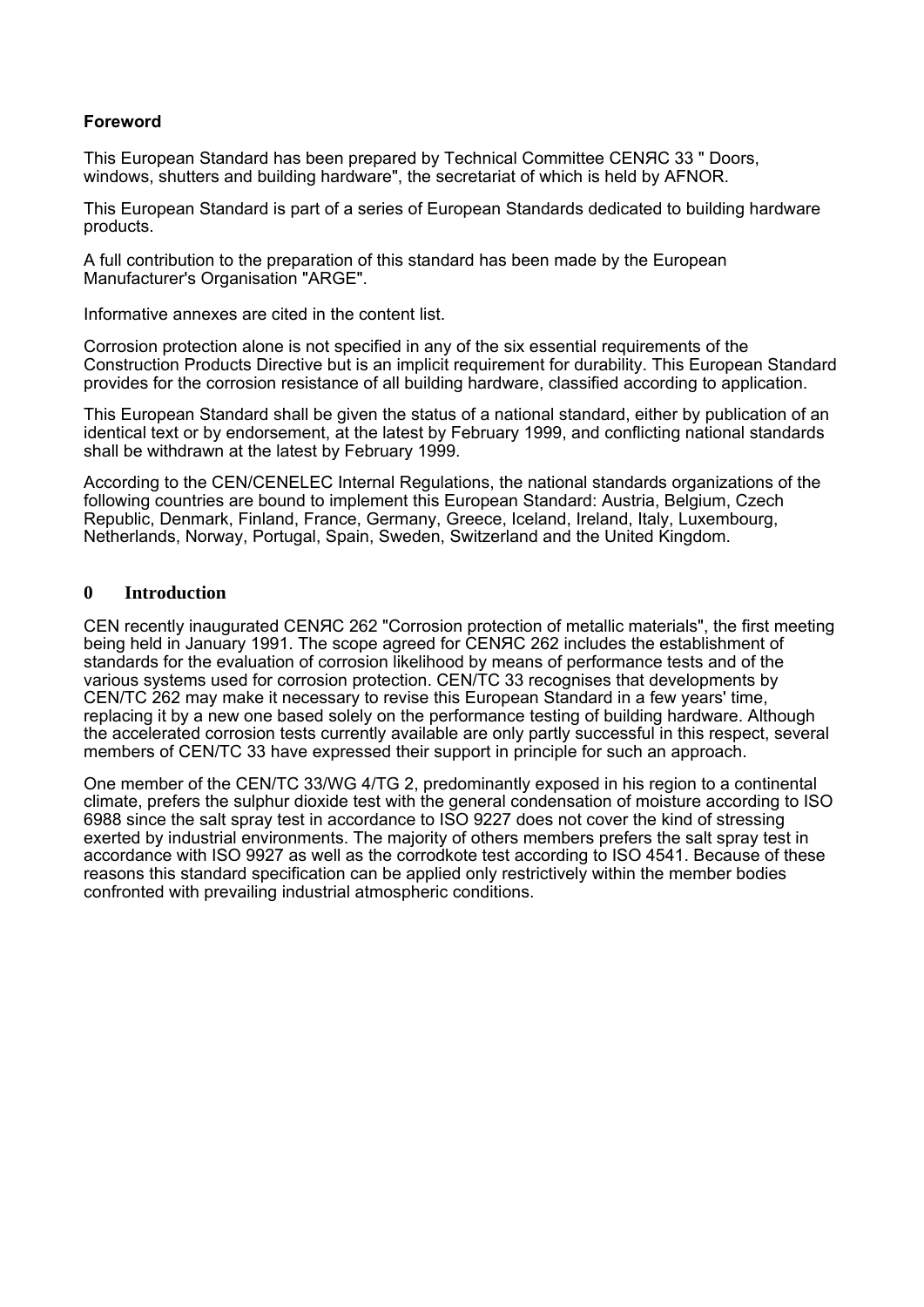#### **1 Scope**

This European Standard specifies the requirements for the corrosion resistance of hardware for doors, windows, shutters and curtain walling.

The standard specifies requirements for both coated and uncoated surfaces, four grades (classes) of corrosion resistance being laid down in accordance with the different conditions of use (grades(classes) 1 to 4). A grade (class) 0 is also included for which no requirements have been specified. Requirements for levels of corrosion higher than those laid down for grade (class) 4 have not been included in this standard and are subject to agreement where required.

This standard also applies to the metal fasteners required for fixing building hardware.

The requirements for protective finishes specified in this standard are derived from ISO standards. Where materials are used uncoated or where other finishes are used that are not covered by ISO standards, classification is based on performance in neutral salt spray tests as specified in ISO 9227.

NOTE: The term "grade" used in this European Standard corresponds to the term "class" used in ISO standards.

#### **2 Normative references**

This European Standard incorporates by dated or undated reference, provisions from other publications. These normative references are cited at the appropriate places in the text and the publications are listed hereafter. For dated references, subsequent amendments to or revisions of any of these publications apply to this European Standard only when incorporated in it by amendment or revision. For undated references the latest edition of the publication referred to applies.

- ISO 1456 Metallic coatings Electrodeposited coatings of nickel plus chromium and of copper plus nickel plus chromium
- ISO 1458 Metallic coatings Electrodeposited coatings of nickel
- ISO 2081 Metallic coatings Electroplated coatings of zinc on iron or steel
- ISO 4520 Chromate conversion coatings on electroplated zinc and cadmium coatings
- ISO 4628-2 Paints and varnishes Evaluation of degradation of paint coatings Designation of intensity, quantity and size of common types of defect -Part 2: Designation of degree of blistering
- ISO 7599 Anodizing of aluminium and its alloys General specifications for anodic oxide coatings on aluminium
- ISO 9227 Corrosion tests in artificial atmospheres Salt spray tests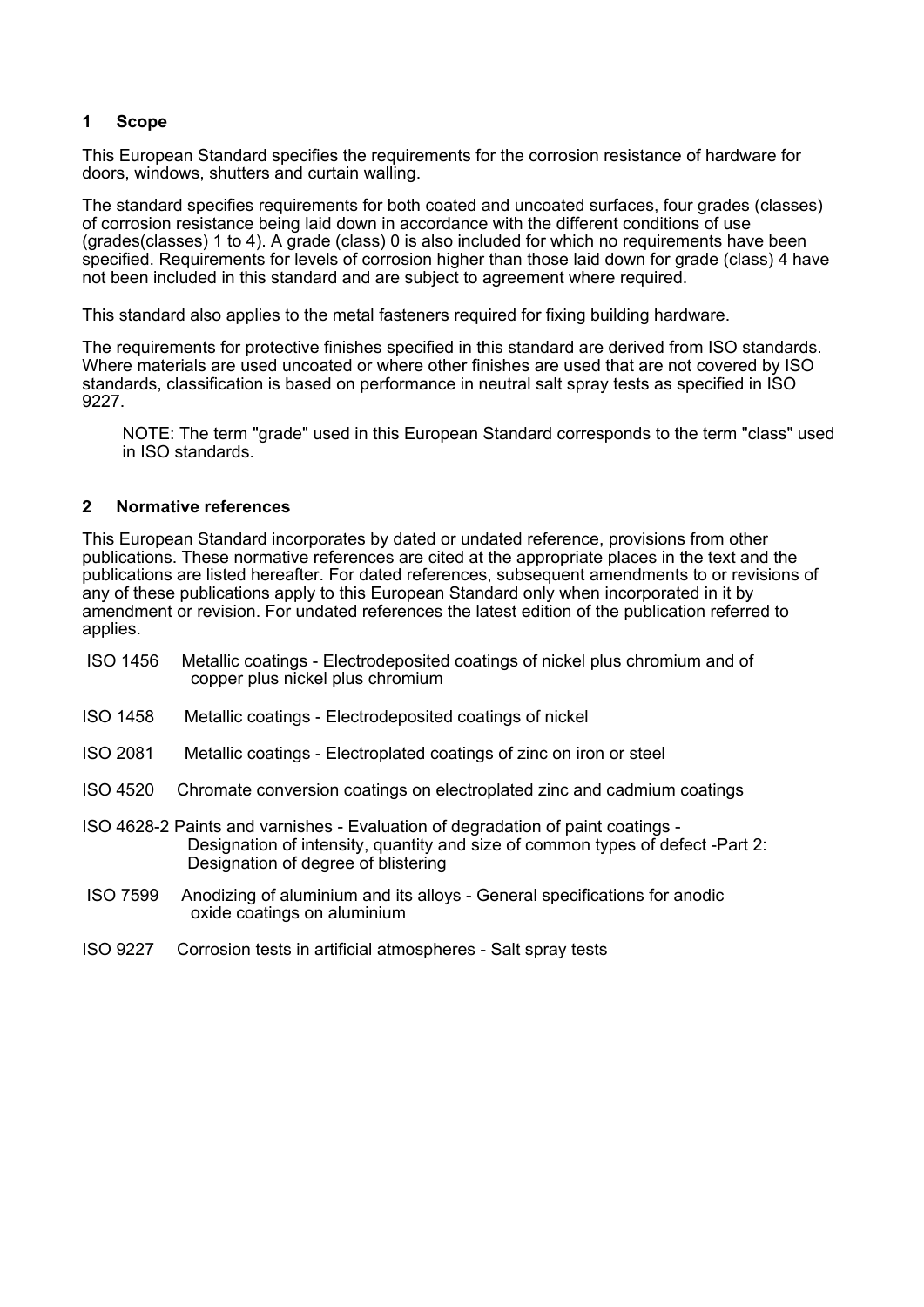#### **3 Definitions**

For the purposes of this standard the following definition applies :

**significant surface :** Those parts of the surface of a product that are normally visible when the +1 product is installed and can be touched by a ball 20 mm mm in diameter and those other

surfaces on which a specified corrosion resistance is essential to ensure the continuance of correct function.

#### **4 Classification**

Requirements are specified for four grades (classes) of corrosion resistance classified as low, moderate, high and very high which may be typified by situations ranging from mild exposure in interior environments that are normally dry to very severe exposure in exterior environments in very polluted localities.

The standard also includes a grade (class) 0 which is applicable to a limited range of products for which a defined corrosion resistance is not relevant.

| Grade (class) 0 :                        | no defined corrosion resistance;                                              |
|------------------------------------------|-------------------------------------------------------------------------------|
| grade (class) $1:$                       | low resistance;                                                               |
| grade (class) $2:$                       | moderate resistance;                                                          |
| grade (class) $3:$<br>grade (class) $4:$ | high resistance;<br>very high resistance. See Annex B for the meaning of this |

classification and its application to particular situations.

#### **5 Requirements**

#### **5.1 General requirements**

Dependent upon the hardware surface protection the requirement of one of the grades (classes) given in 5.2 to 5.7 shall be met.

The following requirements shall not apply to grade (class) 0 finishes for which no defined corrosion resistance is relevant.

#### **5.2 Electrodeposited nickel plus chromium**

If coated with electrodeposited nickel plus chromium or with copper plus nickel plus chromium the requirements of the appropriate service condition number is ISO 1456 shall be met as follows :

- grade (class) 1 : ISO 1456 service condition number 1 (mild);
- grade (class) 2 : ISO 1456 service condition number 2 (moderate);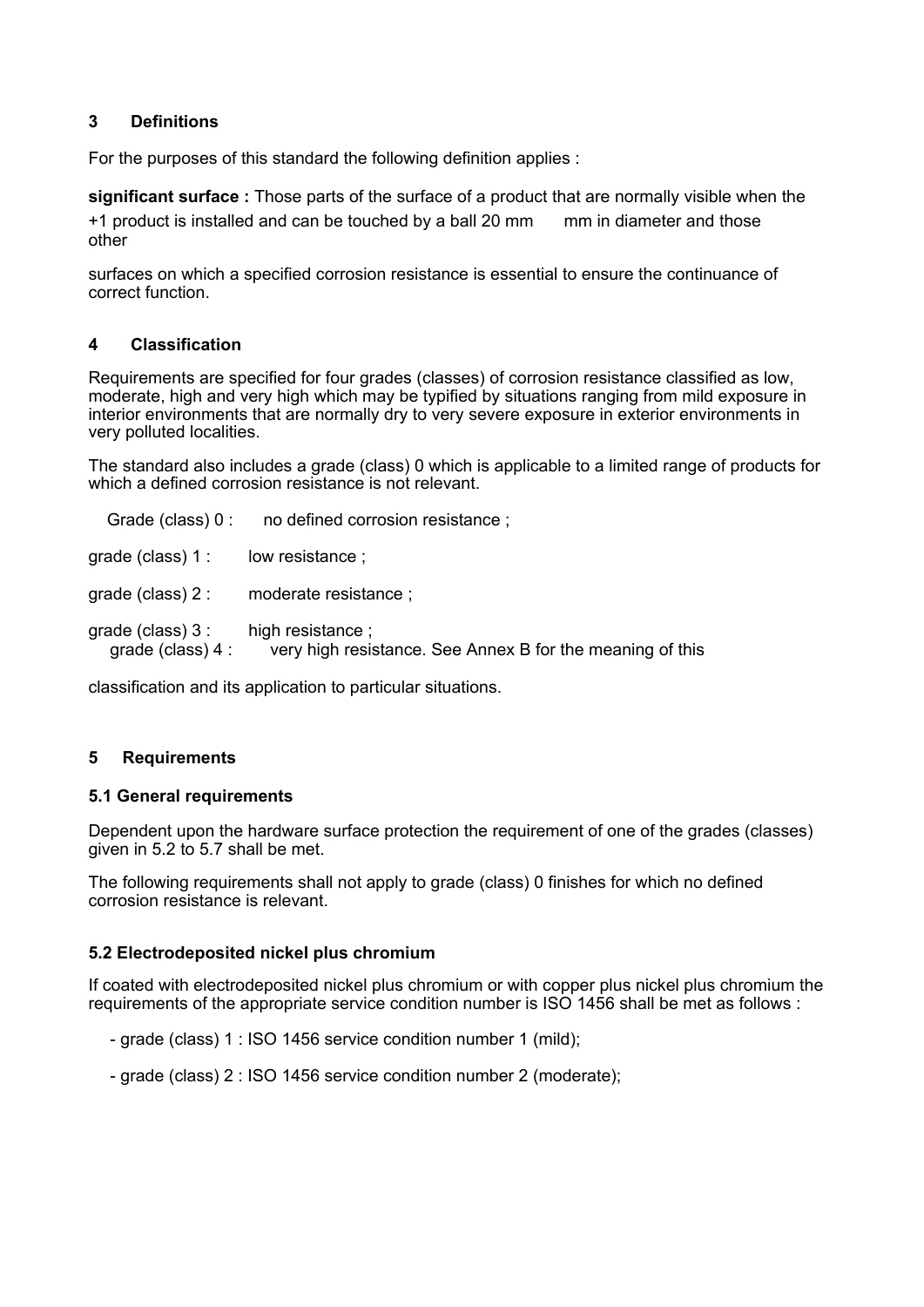- grade (class) 3 : ISO 1456 service condition number 3 (severe);
- grade (class) 4 : ISO 1456 service condition number 4 (exceptionally severe).

#### **5.3 Electrodeposited nickel**

If coated with electrodeposited nickel the requirements of the appropriate service condition number of ISO 1458 shall be met as follows :

- grade (class) 1: ISO 1458 service condition number 1 (mild);
- grade (class) 2: ISO 1458 service condition number 2 (moderate);
- grade (class) 3: ISO 1458 service condition number 3 (severe);
- grade (class) 4: not applicable ; such grade (class) is not covered by ISO 1458.

NOTE: Some people are susceptible to an allergic reaction if in prolonged contact with uncoated nickel plate. This can be avoided by coating nickel plate with a suitable clear varnish.

#### **5.4 Electrodeposited zinc on iron or steel**

If coated with electroplated zinc on iron or steel, the requirements of the appropriate classification code of ISO 2081 plus a chromate conversion coating meeting the requirements of the class of ISO 4520 specified to match that classification, shall be met as follows :

- grade (class) 1 : ISO 2081 classification code Fe/Zn5 + ISO 4520 class 1A, 1 В, 2С or 2D ;
- grade (class) 2 : ISO 2081 classification code Fe/Zn8 + ISO 4520 class 1A, 1 В, 2С or 2D ;
- grade (class) 3 : ISO 2081 classification code Fe/Zn12 + ISO 4520 class 2C or 2D ;
- grade (class) 4 : as specified for grade (class) 3 with the additional requirement that the minimum local thickness of zinc shall be 16 цт.

#### **5.5 Anodized oxide coating on aluminium**

If coated with an anodized oxide coating on aluminium the requirements of the appropriate grade (class) of ISO 7599 shall be met as follows :

- grade (class) 1 : ISO 7599 class AA 5 ;
- grade (class) 2 : ISO 7599 class AA 10 ;
- grade (class) 3 : ISO 7599 class AA 10 ;
- grade (class) 4 : ISO 7599 class AA 15.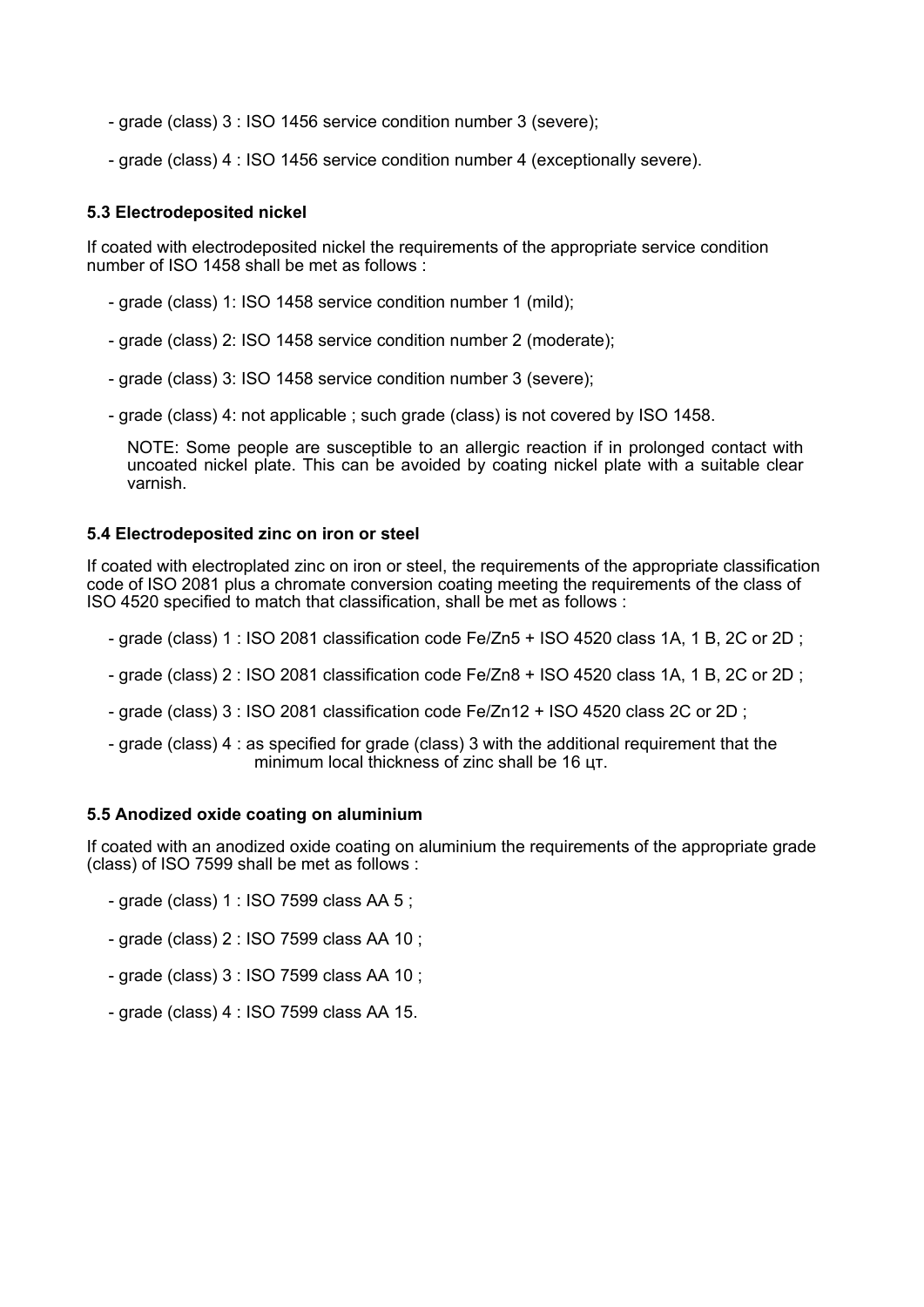NOTE: Aluminium foundry alloys that contain a high proportion of alloying elements such as copper, zinc or silicon are subject to anodizing problems when anodized to film thicknesses greater than 8 цгп (notably darkening of or striations in the anodic film). However, film thicknesses in the range of 5 ^m to 10 цгп may be suitable for service in grade (class) 2 or grade (class) 3 situations when frequent cleaning of the anodized surface can be guaranteed, when the fitting can easily be replaced or when some deterioration of the surface finish can be accepted. Otherwise such foundry alloys which have been anodized to a film thickness less than 10 <sup>^</sup>m should not be specified for fittings intended for service in situations other than grade (class) 1.

#### **5.6 Other coatings or uncoated hardware**

If uncoated or protected with a surface coating not specified in 5.2 to 5.5 the article shall be exposed to a neutral salt spray test in accordance with ISO 9227, the grades (classes) for corrosion resistance being given below :

 $+1$  $-$  grade (class)  $1:24$  h h; +2  $-$  grade (class)  $2:48$  h h;  $+4$  $-$  grade (class)  $3:96 h$  h;  $+4$  $-$  grade (class)  $4:240 h$  h.

#### **5.7 Acceptance conditions**

Coated finishes shall withstand exposure for the time specified without corrosion of the base metal substrate visible to unaided normal or corrected vision excepting an average of one spot per 650  $mm<sup>2</sup>$  of significant surface and without any spots larger than 1,5 mm in any direction.

The degree of blistering of organic coatings shall be not worse than density 2 and the size of any blisters shall not exceed size 3 as both designated in ISO 4628-2.

Uncoated metals shall show no sign of tarnish, visible to unaided normal or corrected vision as blackening or discolouration of the surface.

NOTE 1: Corrosion of the base metal substrate should not be confused with surface corrosion of its finish. In the case of steel substrates, corrosion is rust of a reddish brown appearance. Corrosion of aluminium or zinc alloy substances is white and corrosion of brass or bronze substrates is green.

After any corrosion test required by the relevant clause, the product shall be capable of functioning normally.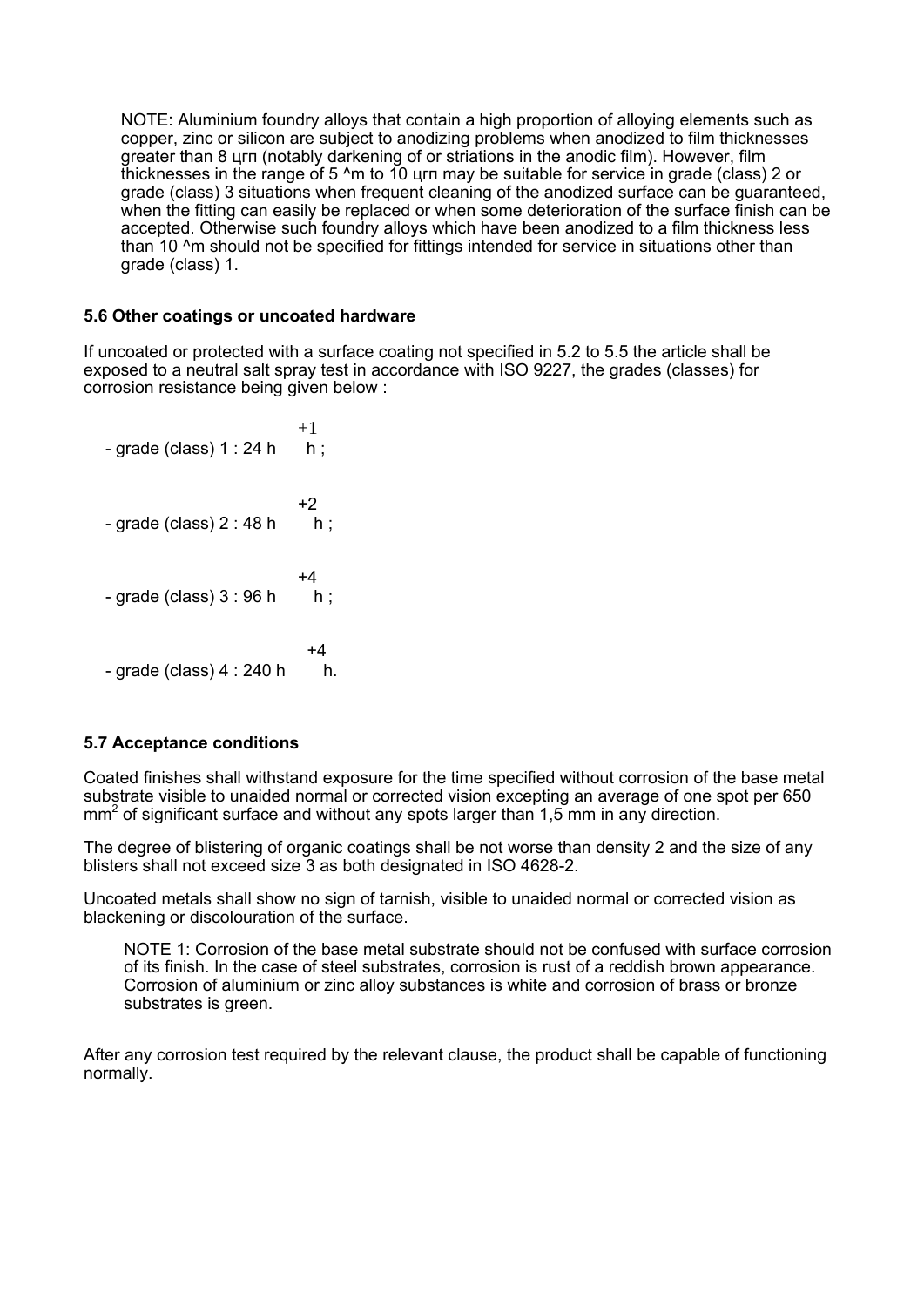NOTE 2: For hardware which is assembled from dissimilar materials, electrochemical (galvanic) corrosion may occur. The neutral salt spray test specified in 5.6 is recommended as a useful method for checking such assemblies. If corrosion which affects the functionality or appearance is apparent at the end of the appropriate period of neutral salt spray testing, steps should be taken to eliminate the contacts between dissimilar materials. The absence of any such corrosion is usually an indication of satisfactory corrosion resistance in service.

#### **6 Test conditions 6.1**

#### **General conditions**

The test methods necessary to ensure compliance with clause 5 shall be those specified in the relevant ISO standards invoked in that clause except that:

a) Any corrosion tests required shall be carried out on products assembled as normally supplied.

b) When the specimen under test is a product which does not have a substantially flat surface which can be placed as specified in ISO 9227, then the product shall be placed in the test cabinet in its normal orientation in use. Within the restriction, the product shall be placed so as to minimize the disruption of flow of the atmosphere within the test cabinet.

#### **6.2 Specific conditions**

Some product standards may need to distinguish between the requirements for appearance and function, for example padlocks. The product standard should specify which corrosion tests are to be carried out and the acceptance criteria for functionality and/or appearance. It should also be stated whether such tests are to be carried out on samples which have previously been subjected to other test procedures or are to be subjected to other test procedures afterwards, or whether the corrosion tests are to be performed on fresh samples.

#### **7 Marking**

The corrosion resistance of hardware shall be designated by specifying the number of this European Standard followed by the grade (class) achieved.

```
EXAMPLE : EN 1670 : grade (class) 1.
```
The marking shall be quoted in the literature relevant to the hardware and on its labelling or packaging, or by marking the product itself, or optionally by more than one of these methods.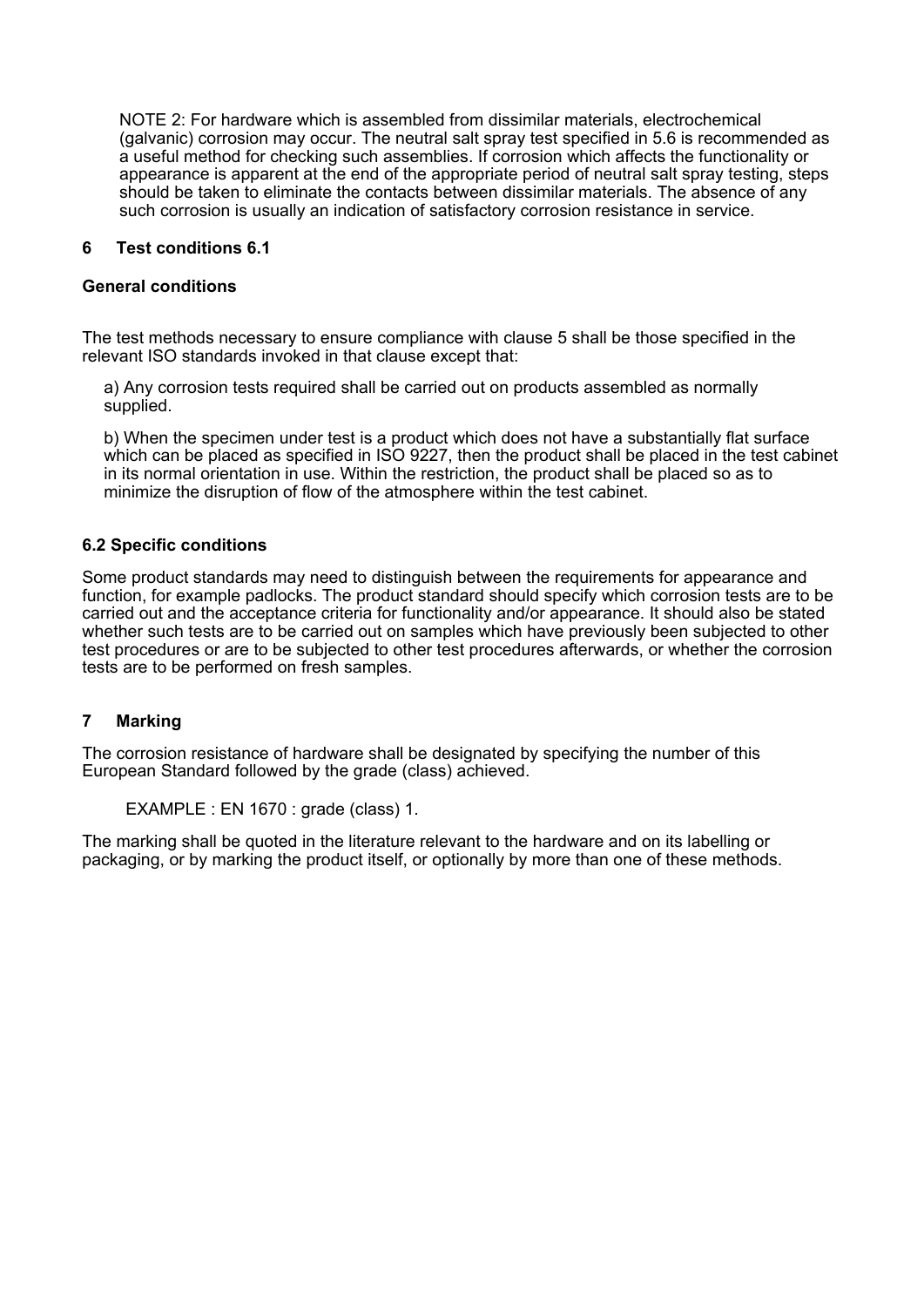#### **Annex A (informative)**

**Bibliography**

#### ISO 4541 1978 Metallic and other non-organic coatings - Corrodkote corrosion test (CORR test)

ISO 6988 1985 Metallic and other non-organic coatings - Sulphur dioxide test with general condensation of moisture.

These additional references to accelerated corrosion tests may be invoked in some of the normative references (see clause 2) and used in the quality control of finishing processes.